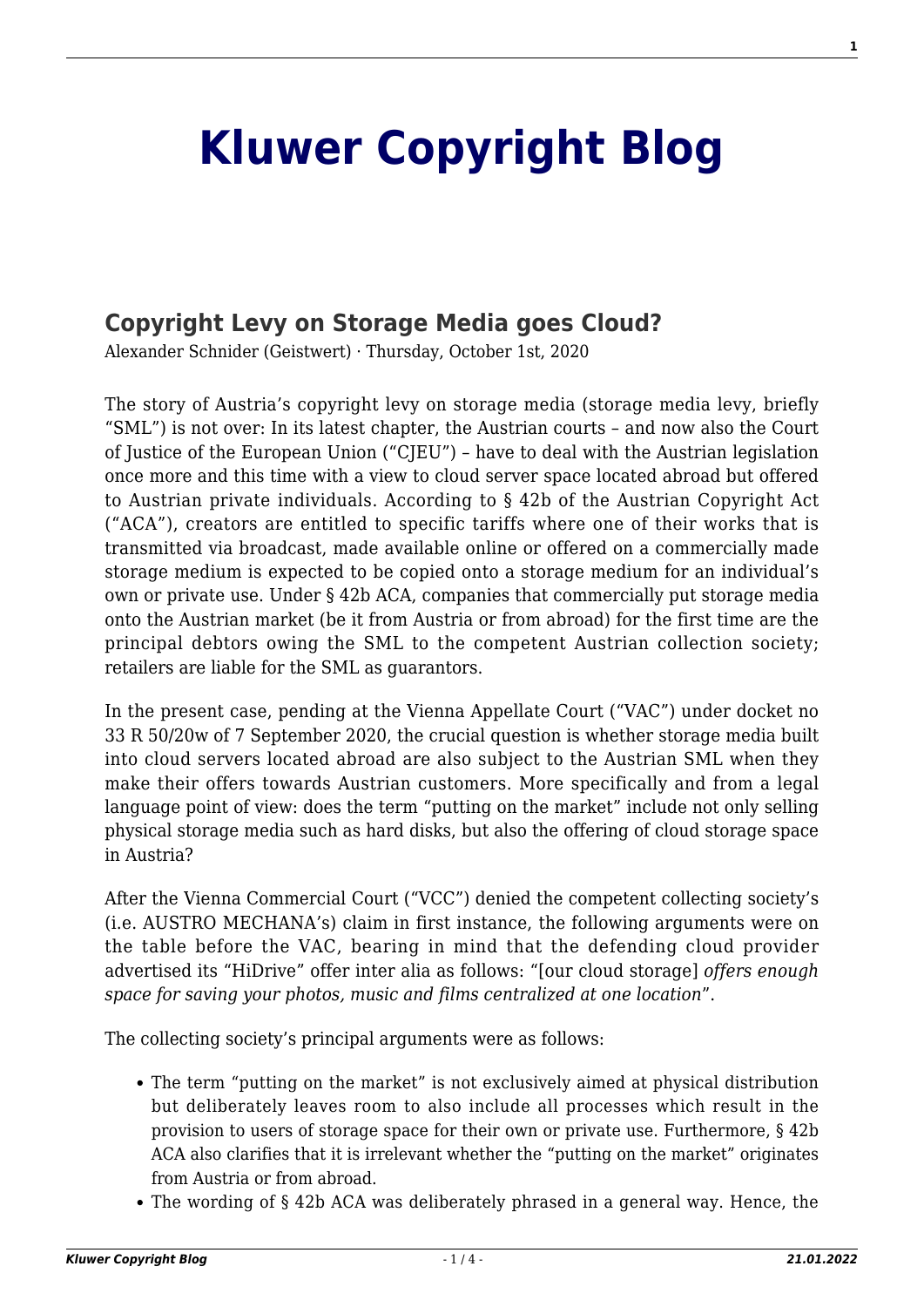SML is applicable to storage media that are commercially put on the Austrian market in whatever form and manner. Consequently, the provision of cloud storage space is subject to § 42b ACA.

With regard to the SML, the Austrian Supreme Court has previously held that the specific wording of an Austrian legal provision is still open to an interpretation in compliance with the underlying EU Directive, even where such an interpretation may go somewhat beyond the specific Austrian language. Also, the CJEU requires such a compliant interpretation.

The key arguments raised by the defending cloud provider were as follows:

- The SML's applicability to cloud storage space cannot be derived from the ACA's current language. Rather, the Austrian legislator has deliberately not implemented such an SML in full awareness of the relevant technical possibilities.
- Cloud services and physical storage media cannot be compared. Interpreting § 42b ACA in such a way that it also applies to cloud services is impossible: No storage media are put on the market, only storage space is offered. The Defendant does not sell or rent out physical storage media in Austria. The Defendant only offers storage space hosted on their servers in Germany.
- The Defendant has already paid a storage media levy indirectly because the corresponding German levy was already priced into the hard disks obtained from German retailers/importers. Furthermore, the Austrian users have also already paid the SML in Austria because in order to be able to upload anything into the cloud they require a local storage device. A further levy would lead to double or even triple taxation.

The VAC held that the Austrian rules must be interpreted in line with the underlying EU Information Society Directive 2001/29/EC (see this [link](https://www.ris.bka.gv.at/Dokument.wxe?Abfrage=Justiz&Gericht=&Rechtssatznummer=&Rechtssatz=&Fundstelle=&AenderungenSeit=Undefined&SucheNachRechtssatz=True&SucheNachText=True&GZ=33+R+50%2f20w&VonDatum=&BisDatum=28.09.2020&Norm=&ImRisSeitVonDatum=&ImRisSeitBisDatum=&ImRisSeit=Undefined&ResultPageSize=100&Suchworte=&Position=1&SkipToDocumentPage=true&ResultFunctionToken=4d6d2e2e-069b-4fc9-bbdf-e0232153eb96&Dokumentnummer=JJT_20200907_OLG0009_03300R00050_20W0000_000), only available in the German language). Therefore, and in contrast to the VCC's earlier judgment, neither the language of Austria's transposition nor the Austrian legislator's intentions are exclusively relevant. In this context, the meaning of the term "on any [storage] medium" as laid down in Article 5 para 2 lit b) of that Directive is crucial. This is further supported by the CJEU's case [C-265/16, VCAST](http://curia.europa.eu/juris/document/document.jsf?text=&docid=197264&pageIndex=0&doclang=en&mode=lst&dir=&occ=first&part=1&cid=4578879), where the CJEU ruled that storing copyright-protected content in the cloud is an act of exploitation that is reserved for the creator.

Consequently, the VAC stayed the proceedings and asked the CJEU to respond to the following questions:

Question 1: Is the term "on any medium" as laid down in Article 5 para 2 lit b) of Directive 2001/29/EC to be construed in such a way that it also covers servers on which third parties offer storage space to individuals for their private use, which the customers use for copying via storing ("cloud computing")?

Question 2: If question one is affirmed: Is Article 5 para 2 lit b) of Directive 2001/29/EC to be construed in such a way that its provisions are also applicable to the levy regulations of § 42b ACA to the extent the above-mentioned "cloud computing" storing method is used?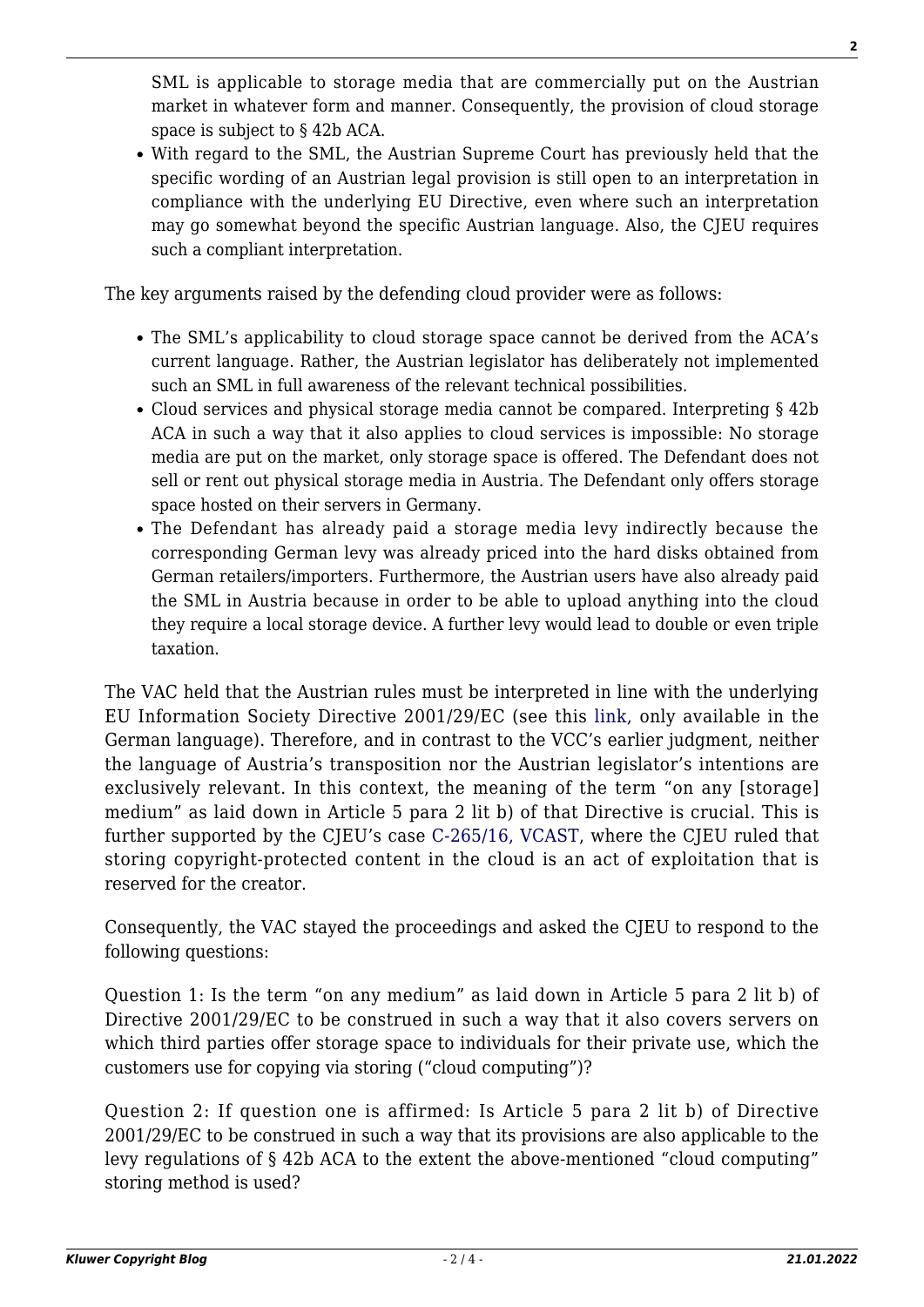If the CJEU answers both questions with "yes", cloud providers will potentially face significant consequences as their cloud storage spaces offered to Austrian private individuals could (also) be subject to the Austrian SML.

*To make sure you do not miss out on regular updates from the Kluwer Copyright Blog, please subscribe [here.](http://copyrightblog.kluweriplaw.com/newsletter)*

## **Kluwer IP Law**

The **2021 Future Ready Lawyer survey** showed that 81% of the law firms expect to view technology as an important investment in their future ability to thrive. With Kluwer IP Law you can navigate the increasingly global practice of IP law with specialized, local and cross-border information and tools from every preferred location. Are you, as an IP professional, ready for the future?

## [Learn how](https://www.wolterskluwer.com/en/solutions/kluweriplaw?utm_source=copyrightnblog&utm_medium=articleCTA&utm_campaign=article-banner) **[Kluwer IP Law](https://www.wolterskluwer.com/en/solutions/kluweriplaw?utm_source=copyrightnblog&utm_medium=articleCTA&utm_campaign=article-banner)** [can support you.](https://www.wolterskluwer.com/en/solutions/kluweriplaw?utm_source=copyrightnblog&utm_medium=articleCTA&utm_campaign=article-banner)



This entry was posted on Thursday, October 1st, 2020 at 8:55 am and is filed under [Austria](http://copyrightblog.kluweriplaw.com/category/jurisdiction-2/austria/), [Case Law,](http://copyrightblog.kluweriplaw.com/category/case-law/) [inter alia, for ensuring that EU law is interpreted and applied in a](http://copyrightblog.kluweriplaw.com/category/cjeu/) [consistent way in all EU countries. If a national court is in doubt about the interpretation](http://copyrightblog.kluweriplaw.com/category/cjeu/) [or validity of an EU law, it can ask the Court for clarification. The same mechanism can](http://copyrightblog.kluweriplaw.com/category/cjeu/) [be used to determine whether a national law or practice is compatible with EU law. The](http://copyrightblog.kluweriplaw.com/category/cjeu/) [CJEU also resolves legal disputes between national governments and EU institutions, and](http://copyrightblog.kluweriplaw.com/category/cjeu/) [can take action against EU institutions on behalf of individuals, companies or](http://copyrightblog.kluweriplaw.com/category/cjeu/)